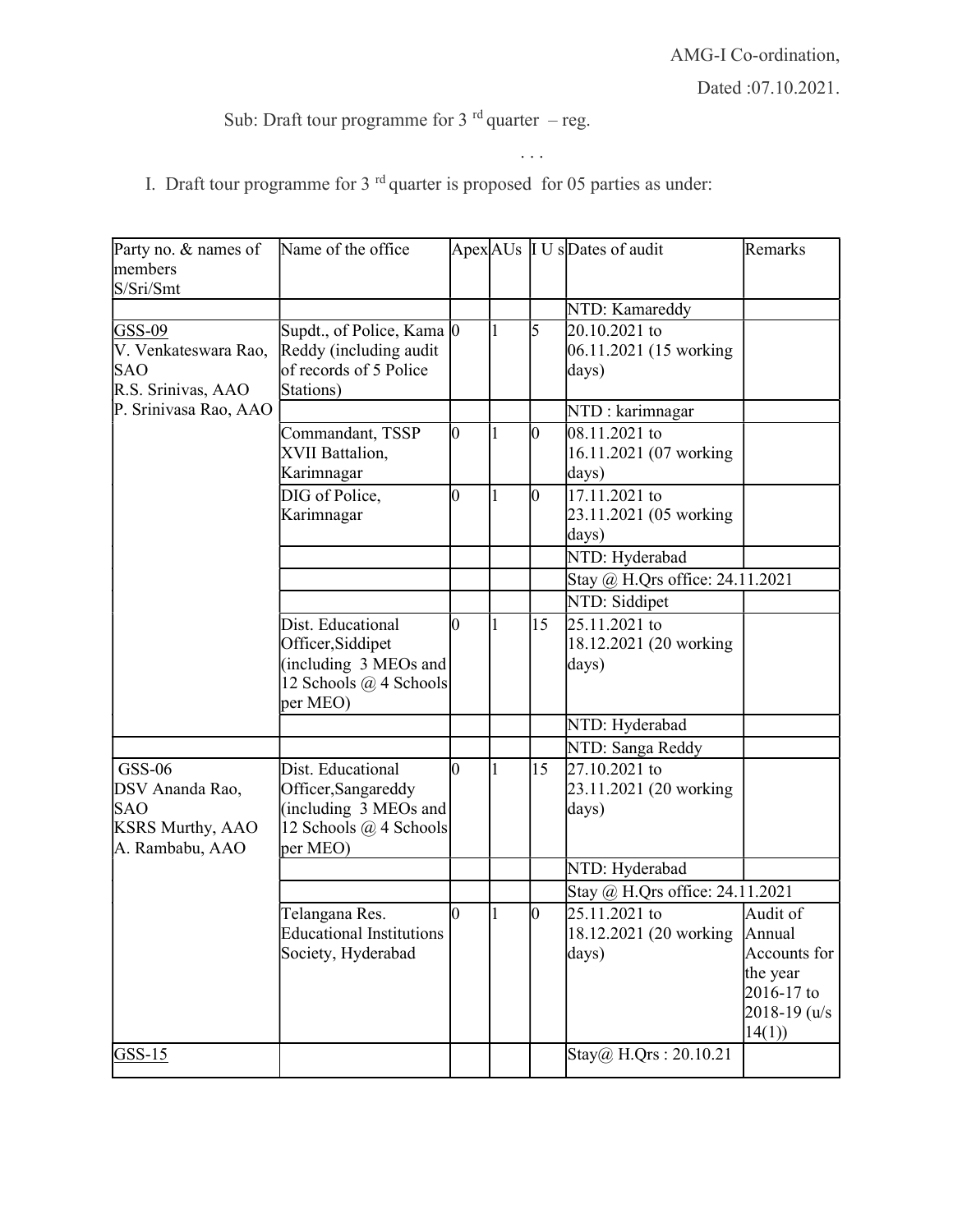| D. Venkateswara Rao,<br><b>SAO</b><br>P. Rameshwar Reddy,<br><b>AAO</b> | Supdt., of Police, Sanga 0<br>Reddy (including audit<br>of records of 5 Police<br>Stations)           |              | 1            | 5               | 21.10.2021 to<br>0611.2021 (14 working<br>days)     |                                                                   |
|-------------------------------------------------------------------------|-------------------------------------------------------------------------------------------------------|--------------|--------------|-----------------|-----------------------------------------------------|-------------------------------------------------------------------|
| N. Pardhasaradhi, AAO                                                   |                                                                                                       |              |              |                 | NTD: Medak                                          |                                                                   |
|                                                                         | Dist. Institute of<br>Education & Training,<br>Medak                                                  | N            |              | Ю               | 08.11.2021 to<br>15.11.2021 (06 working<br>days)    |                                                                   |
|                                                                         |                                                                                                       |              |              |                 | NTD: Hyderabad                                      |                                                                   |
|                                                                         |                                                                                                       |              |              |                 | Stay @ H. Qr. Office: 16.11.2021                    |                                                                   |
|                                                                         |                                                                                                       |              |              |                 | NTD: Nalgonda                                       |                                                                   |
|                                                                         | Dist. Educational<br>Officer, Nalgonda<br>(including 3 MEOs and<br>12 Schools @ 4 Schools<br>per MEO) | 10           |              | 15              | 17.11.2021 to<br>10.12.2021 (20 working<br>days)    |                                                                   |
|                                                                         |                                                                                                       |              |              |                 | NTD: Warangal                                       |                                                                   |
|                                                                         | Commandant, TSSP IVO<br>Battalion, Warangal.                                                          |              |              | 10              | 13.12.2021 to<br>20.12.2021 (07 working<br>days)    |                                                                   |
|                                                                         |                                                                                                       |              |              |                 | NTD: Hyd                                            |                                                                   |
| $GSS-16$<br>Ritu Khare, SAO<br>A. Yasmin, AAO<br>D.S. Venkatesh, Supr   | Principal,<br>City College,<br>Hyderabad                                                              | 0            |              | 10              | 18.10.2021<br>to 25.10. .2021 (06)<br>working days) |                                                                   |
|                                                                         | Principal, Vjaya Nagar<br>Junior College,<br>Hyderabad                                                | $\mathbf{0}$ |              | 10              | 26.10.2021 to<br>06.11.2021 (10 working<br>days)    | Audit of<br>Annual A/cs<br>for 2013-14<br>to 2016-17<br>u/s 14(1) |
|                                                                         | <b>TS Medicinal Plant</b><br>Board, Hyderabad                                                         | l0           | $\mathbf{1}$ | $\vert 0 \vert$ | 08.11.2021 to<br>12.11.2021<br>(05 working days)    | Audit of<br>Annual A/cs<br>for 2015-16<br>u/s 14(1)               |
|                                                                         |                                                                                                       |              |              |                 | NTD: Nalgonda                                       |                                                                   |
|                                                                         | District Welfare<br>Officer, Woman &<br>Child Welfare<br>Department, Nalgonda                         | lо           |              | 10              | 15.11.2021 to<br>24.11.2021 (08 working<br>days)    | 2018-19                                                           |
|                                                                         | CDPO,<br>Nalgonda(Rural)<br>(including records of $03$ )<br>Anganwadi Centres)                        | 10           |              | 10              | 25.11.2021 to<br>30.11.2021 (05 working<br>days)    | 2009-10                                                           |
|                                                                         | Nagarjuna Govt. Degree <sup>[0]</sup><br>College, Nalgonda                                            |              |              | 10              | 01.12.2021 to<br>07.12.2021 (06 working<br>days)    | 2017-18                                                           |
|                                                                         | Dist. Institute of<br>Education & Training,<br>Nalgonda                                               | l0           | 1            | 10              | 08.12.2021 to<br>16.12.2021 (07 working<br>days)    |                                                                   |
|                                                                         |                                                                                                       |              |              |                 | NTD: Nakrekal                                       |                                                                   |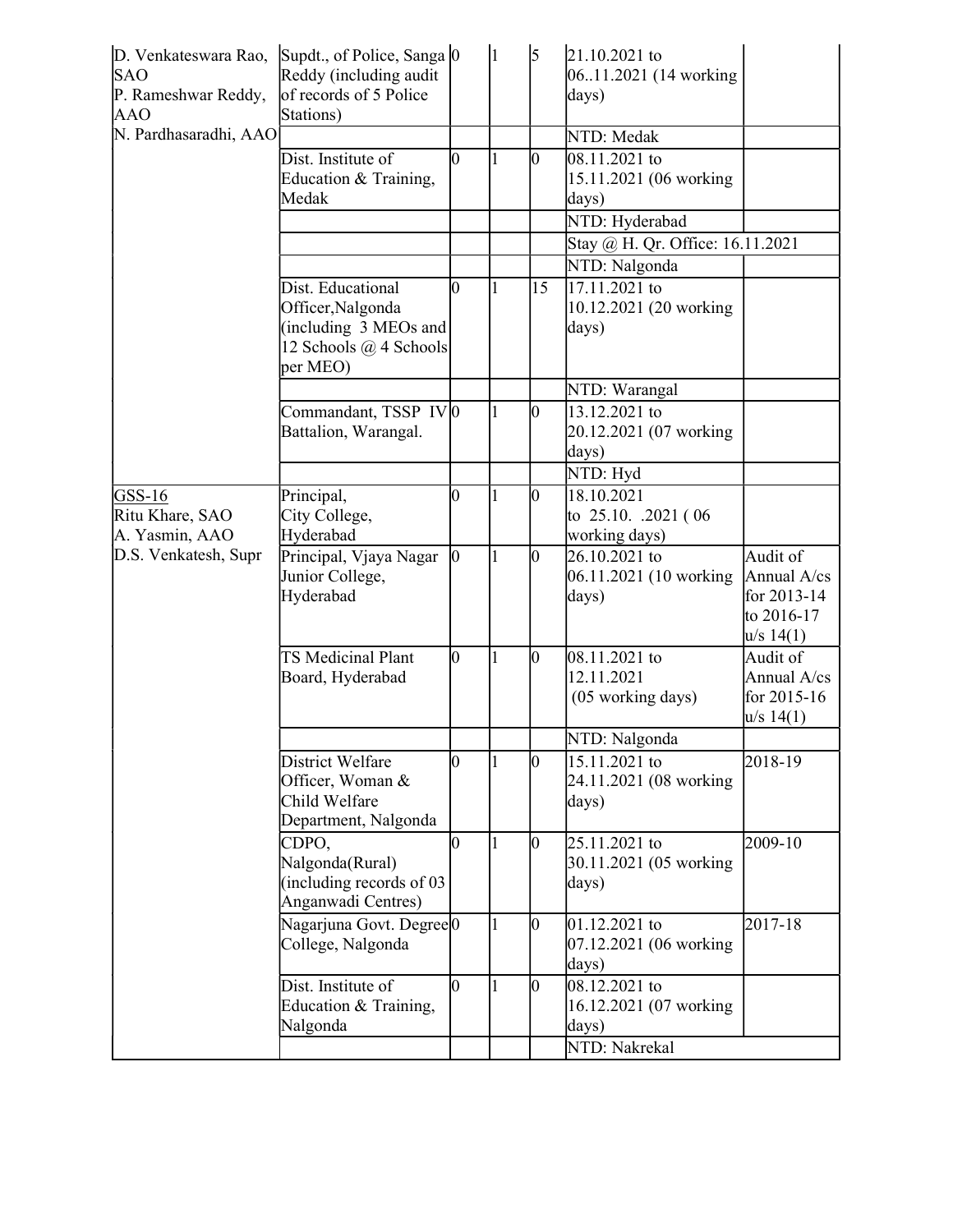|                                                                                | CDPO, Nakrekal<br>(including records of $03$ )<br>Anganwadi Centres)                                            |  | $\vert 0 \vert$ | 17.12.2021 to<br>23.12.2021 (06<br>working days)<br>NTD: Hyderabad | 2009-10 |
|--------------------------------------------------------------------------------|-----------------------------------------------------------------------------------------------------------------|--|-----------------|--------------------------------------------------------------------|---------|
| GSS-19                                                                         |                                                                                                                 |  |                 | Transit to Gadwal: 19.10.2021                                      |         |
| C D Sunder Raj, SAO<br>Avinash Chandra<br>Vidya Sagar, AAO<br>M. Rakesh Verma, | Supdt., of Police,<br>Gadwal(including audit<br>of records of 5 Police<br>Stations)                             |  | 5               | 20.10.2021 to<br>06.11.2021 (15<br>working days)                   |         |
| <b>AAO</b>                                                                     |                                                                                                                 |  |                 | NTD: Beechpalli                                                    |         |
|                                                                                | Commandant, TSSP X<br>Battalion, Beechpalli.                                                                    |  | 10              | $ 08.11.2021$ to<br>16.11.2021 (07<br>working days)                |         |
|                                                                                |                                                                                                                 |  |                 | Transit to Hyd:<br>17.11.2021                                      |         |
|                                                                                |                                                                                                                 |  |                 | Stay @ H.Qrs:<br>18.11.2021                                        |         |
|                                                                                |                                                                                                                 |  |                 | NTD: Vikarabad                                                     |         |
|                                                                                |                                                                                                                 |  |                 |                                                                    |         |
|                                                                                | Dist. Educational<br>Officer, Vikarabad<br>(including $3$ MEOs and<br>12 Schools $\omega$ 4 Schools<br>per MEO) |  | 15              | 20.11.2021 to<br>15.12.2021 (21<br>working days)                   |         |
|                                                                                |                                                                                                                 |  |                 | NTD: Hyd                                                           |         |

The audit parties may be instructed to :

- 1. Prepare desk review and get the same approved by DAG/AMG-I before proceeding for audit.
- 2. Interact with FAW sections (including RAO/Abids) who are conducting the Voucher Audit;
- 3. Study the previous Inspection Reports, examine the PMV Register, review the outstanding paras if any and verify the G.O. Register in Editing section,verify the previous Audit Reports and
- 4. Any important point noticed during the course of audit may be brought to the notice of Sr.AO, Reports sn. for further action / guidance.
- 5. Contact Sr.AO/IS wing for details of information to be collected from the department to develop "Departmental Profile".

II. DAG/AMG-II(Commercial Wing) requested to spare the services of one Sr.A.O.(Commercial) for field audit in their wing.

There are 02 Commercial SAOs working in AMG-I wing. One Sr.A.O. Sri K. Chandra Sekhar is being entrusted 'PA on Swadesh Darshan' and the other SAO(C) Sri M. Ramachandra Reddy, SAO(C) is entrusted with local audit of Govt. Degree College, Hussaini Alam, Hyderabad from 7.10.20 onwards. Now, in view of the requested received above, if approved, the audit of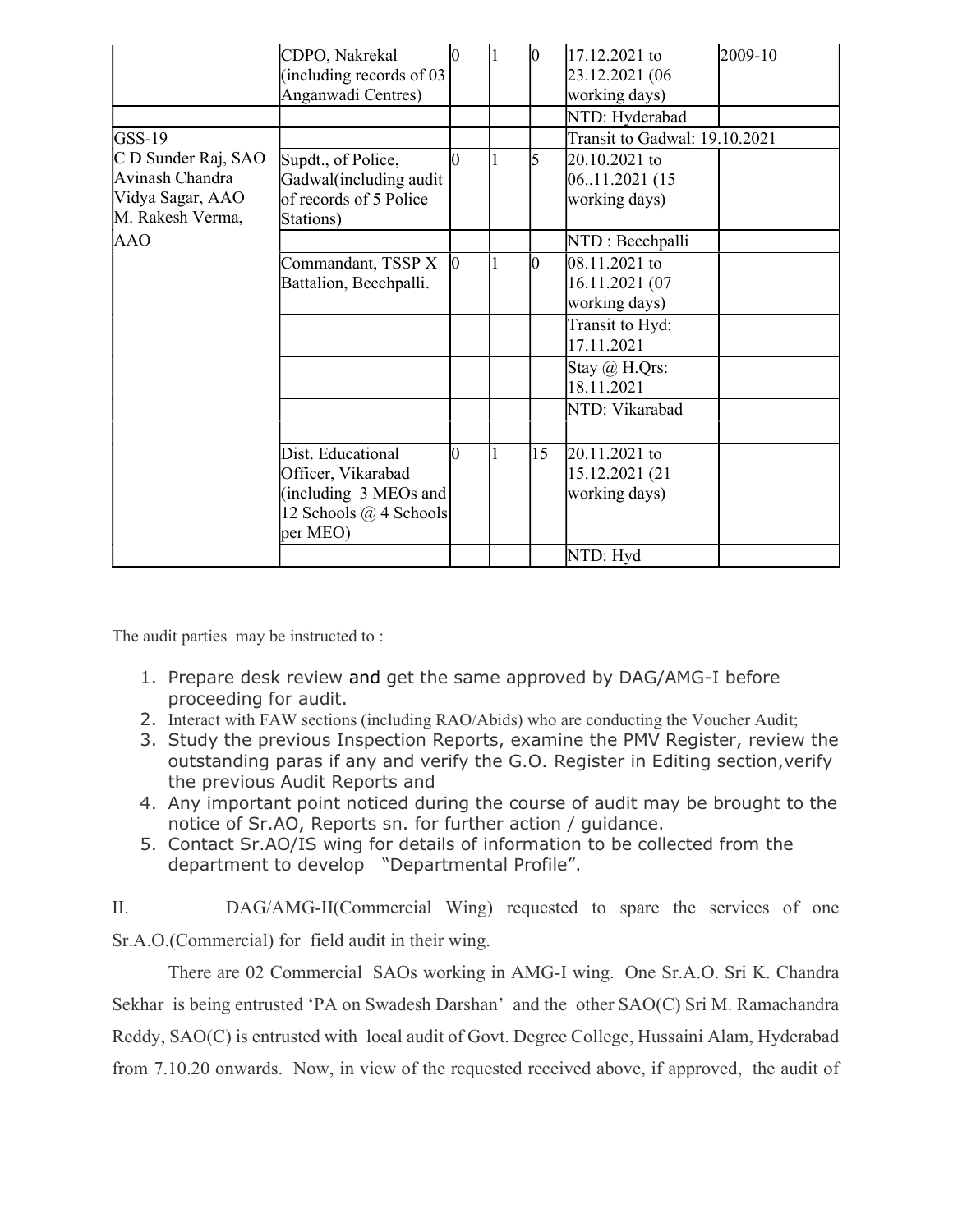GDC, Hussaini Alam, Hyderabad may be cancelled and Sri M. Rama Chandra Reddy, SAO(C) may be temporarily posted to AMG-II(Commercial Wing) with immediate effect.

III. Performance audit on "State Health Scheme Arogya Sri" is in progress. For timely completion of the PA, addl. Field parties are to be posted. For this purpose, the following 03 Additional Audit parties are proposed to be posted from 20.10.2021

| Sl.NO.       | Party no. & Name of officials with designation<br>S/Sri/Smt.          |
|--------------|-----------------------------------------------------------------------|
| 01           | V. Srinivasulu, SAO<br>Sukumar Pillai, AAO<br>Balram Misra, AAO       |
| $ 02\rangle$ | K. Ramakrishna, SAO<br>RSS Raghu Prasad, AAO<br>E. Jyothi, Supervisor |
| 03           | D. Sri Valli, SAO<br>K. Mohan Rao, AAO<br>M. Niranjan, Supervisor     |

Further it is submitted that as the following field parties are already entrusted with

| Party no | Name of the party members Designation P A on<br>S/Sri/Smt |            |              |  |
|----------|-----------------------------------------------------------|------------|--------------|--|
| $GSS-02$ | V.V. Sesha Sai                                            | <b>SAO</b> |              |  |
|          | K. Hari Babu                                              | <b>AAO</b> |              |  |
|          | B. Satish Kumar                                           | AAO        |              |  |
| $GSS-04$ | H. Srikanth,                                              | <b>SAO</b> | Health       |  |
|          | V. Chandra Mouli                                          | <b>AAO</b> | Management   |  |
|          | VNV Kameswara Rao                                         | <b>AAO</b> |              |  |
| $GSS-12$ | P V Chandra Sekhar,                                       | <b>SAO</b> |              |  |
|          | Vijay Bahadur Verma                                       | AAO        |              |  |
|          | M. Chandra Sekhar                                         | <b>AAO</b> |              |  |
| $GSS-11$ | K V Krishnaji                                             | <b>SAO</b> | Scholarships |  |
|          | H. Rajeshwar                                              | AAO        |              |  |
|          | <b>B.</b> RamaKrishna                                     | <b>AAO</b> |              |  |
| $GSS-08$ | Krishna Behari Yadav                                      | <b>SAO</b> |              |  |
|          | Z A Dara                                                  | <b>AAO</b> |              |  |
|          | Tanveer Malik                                             | AAO        |              |  |
| $GSS-05$ | M. Abhishek                                               | <b>SAO</b> |              |  |
|          | B. Adhokshaja Rao                                         | AAO        |              |  |
|          | P. Sreenivasa Reddy                                       | AAP        |              |  |
| $GSS-03$ | <b>KBVS Siva kumar</b>                                    | <b>SAO</b> | Arogya Sree  |  |
|          | M. Ravi Kumar                                             | AAO        |              |  |

Performance Audits tour programme not proposed for them.